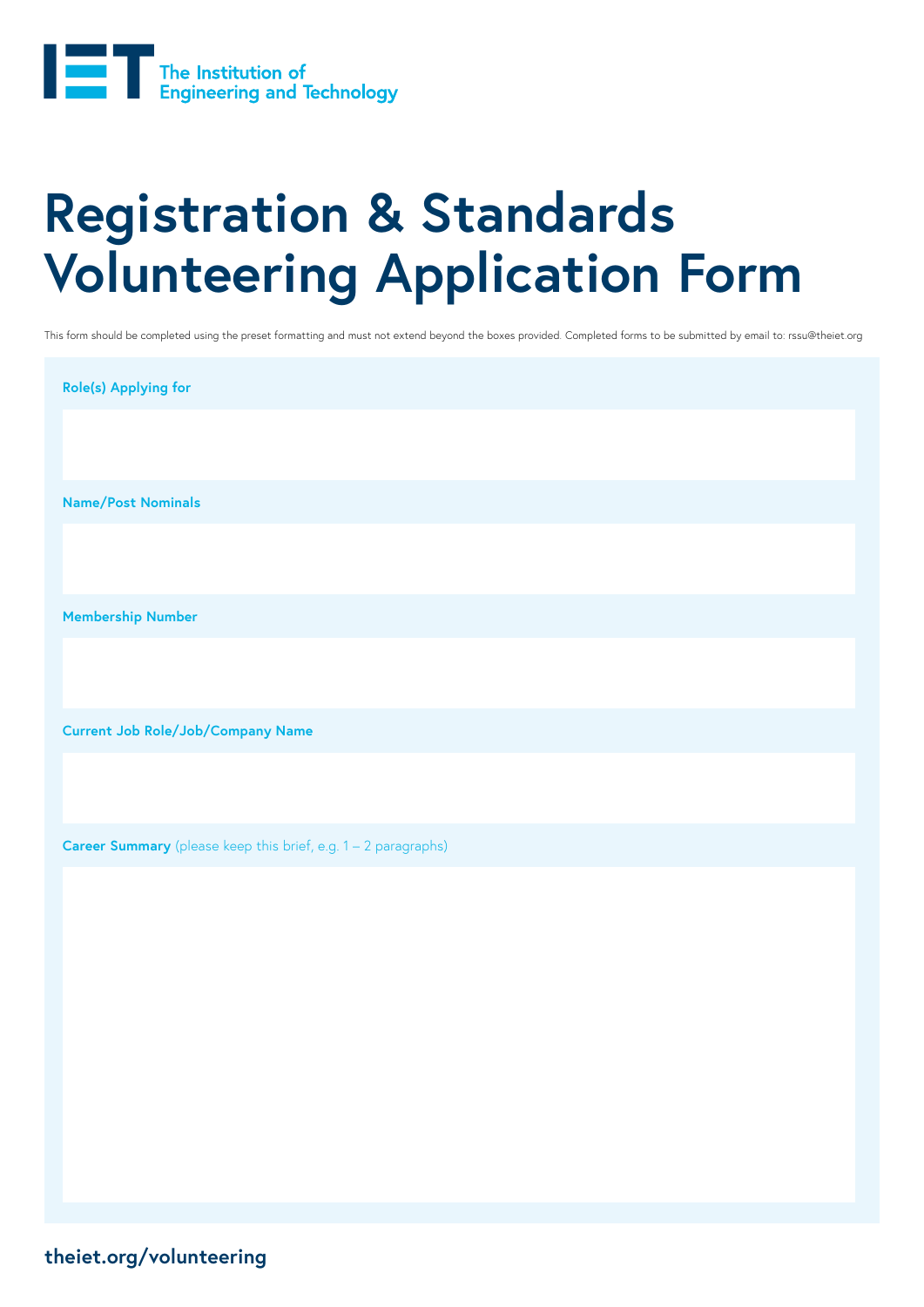

**Area(s) of Expertise** (please give details, highlighting primary and secondary areas where relevant)

**Current Volunteering Role(s)/Activities** (IET or otherwise – please state)

**theiet.org/volunteering**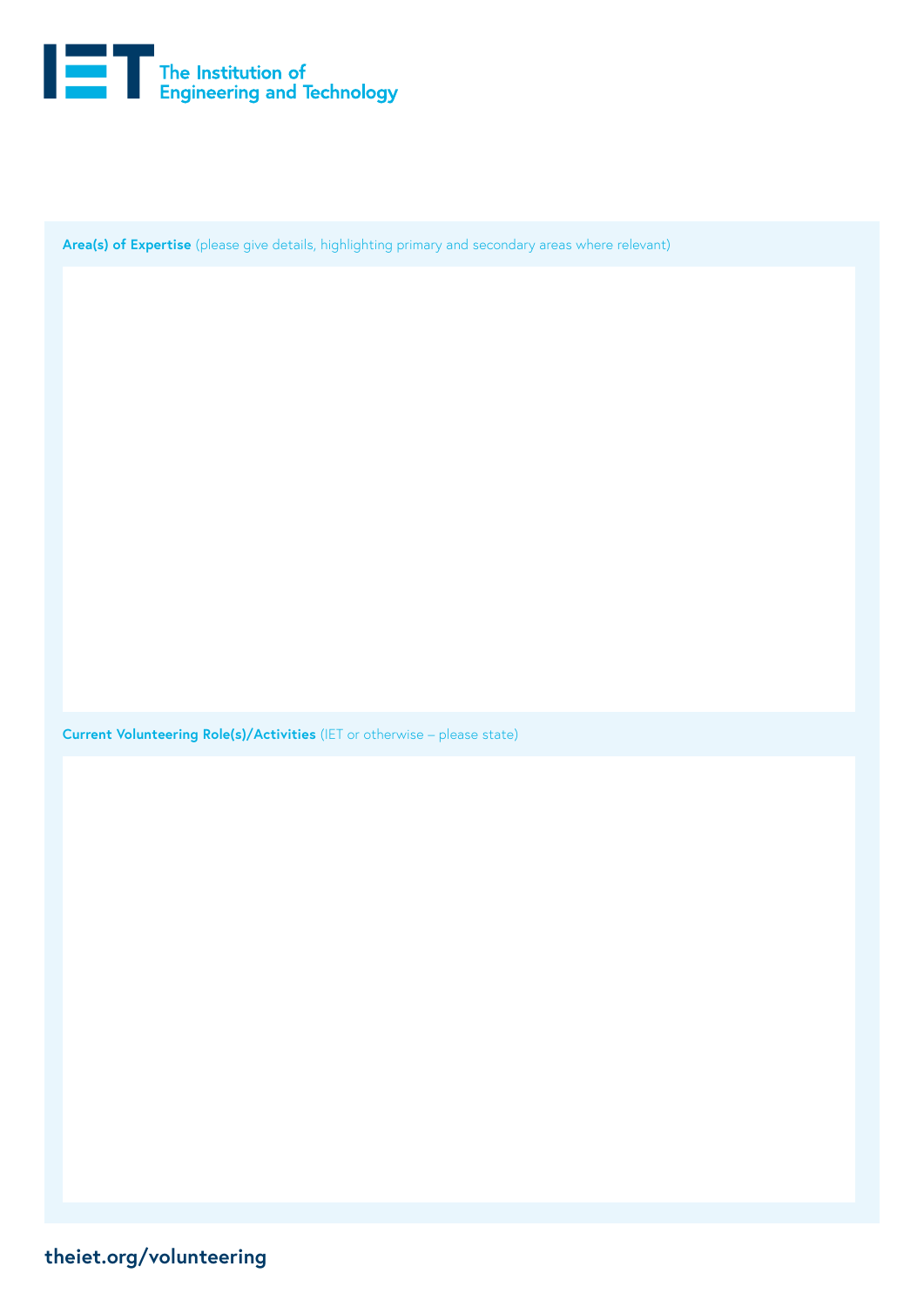

**Any other relevant experience e.g. Professional Registration, Fellowship Accreditation, Audit etc.** (please provide brief details)